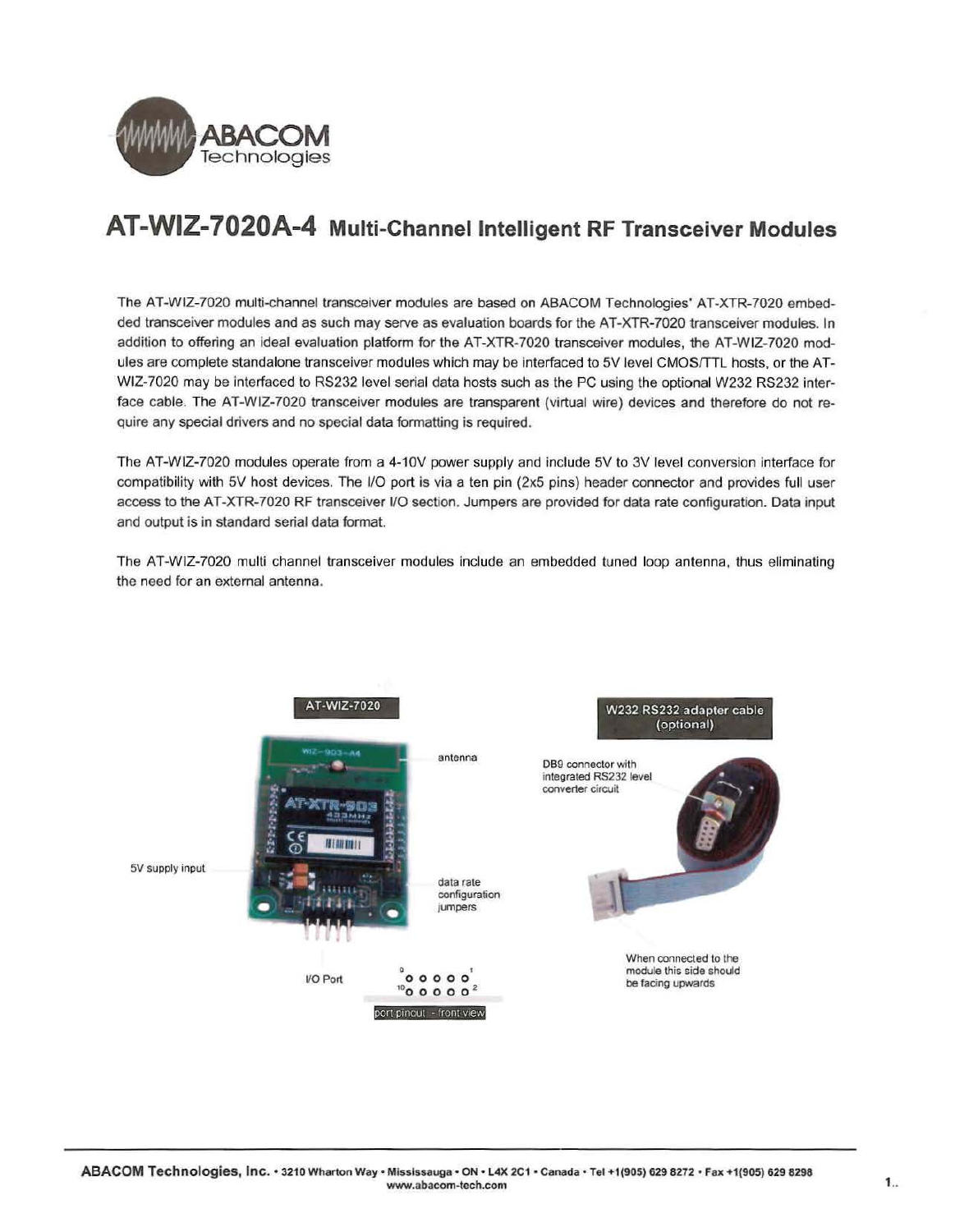# **Block Diagram**



**Schematic Diagram** 

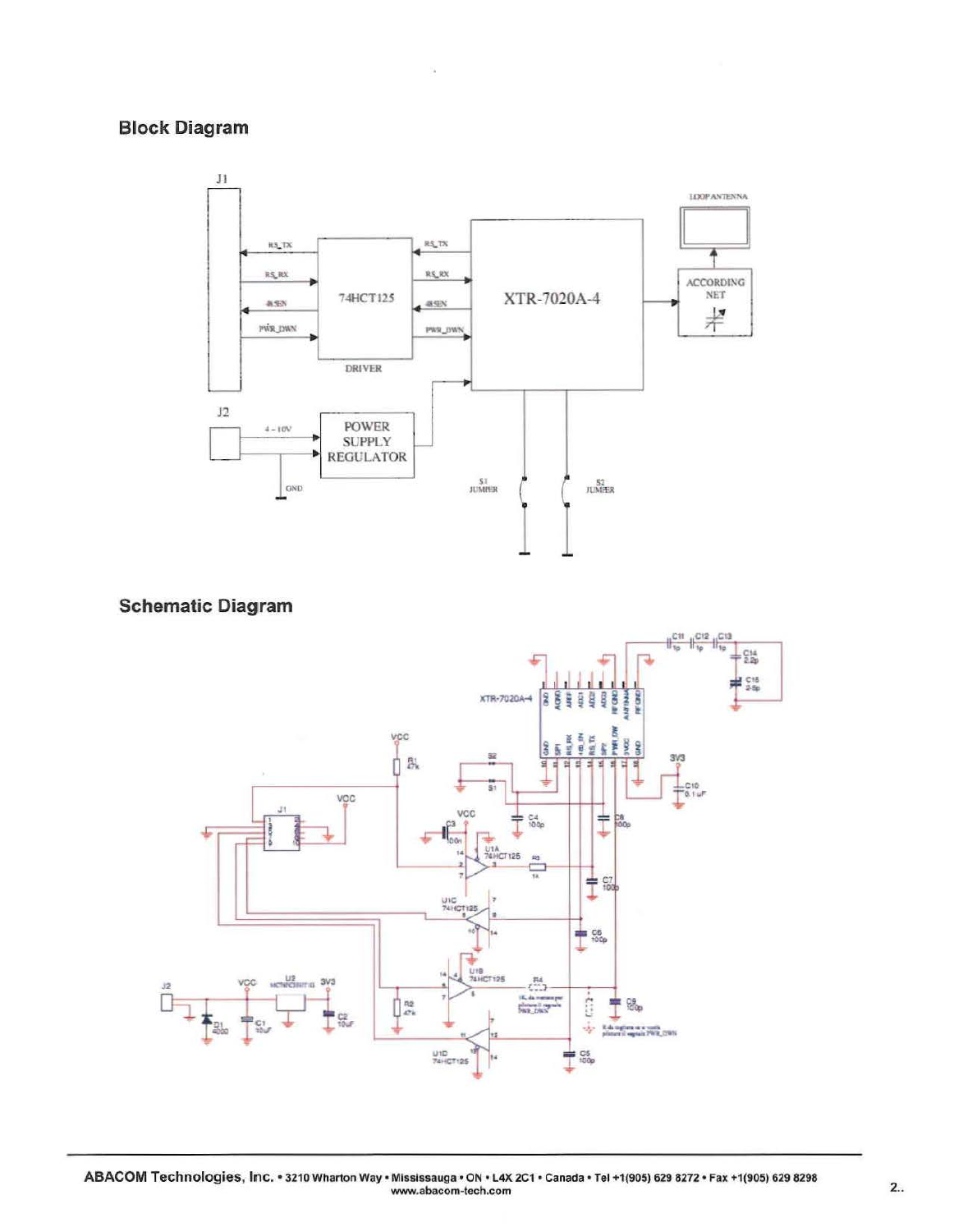# **Port Pin Designation**

|                          |  | 00000                  |
|--------------------------|--|------------------------|
|                          |  | $^{10}$ o o o o $^{2}$ |
| port pinout - front view |  |                        |

The AT-WIZ-7020 port pin numbering is from right to left when viewing the open ended pins from the front as in the figure above.

| Pin 1     | RS_RX                                              |
|-----------|----------------------------------------------------|
| Pin 2,6,8 | N.C.                                               |
| Pin 3     | <b>GND</b>                                         |
| Pin 4     | <b>GND</b>                                         |
| Pin 5     | RS_TX                                              |
| Pin 7     | 485 EN                                             |
| Pin 9     | PWR DWN (*)                                        |
| Pin 10    | Vcc (output to W232 RS232 interface adapter cable) |

(") PWR\_DWN signal allows control of pin16 of the AT-XTR-7020A-4 RF module for low current SLEEP mode. The default mode is SLEEP not active. This may be changed if SLEEP mode is required, simply by adding a 1 Kohm resistor R4 and by removing resistor R in parallel to capacitor C9. (refer to schematic diagram)

#### **Data Rate Configuration**

The data rate configuration jumpers enable the user to select the desired data rates. A jumper installed is considered ON in the table below and an uninstalled jumper is considered OFF. For a description on the TEST mode and alternative {higher) data rates please refer to the AT-XTR-7020A- 4 manual.

| SP <sub>1</sub> | SP <sub>2</sub> | Configuration    |              |                                    |
|-----------------|-----------------|------------------|--------------|------------------------------------|
| OFF             | OFF             | 9600             |              | SP <sub>2</sub><br>SP <sub>1</sub> |
| ON              | OFF             | 19200            | $+5V$<br>GND | ∼                                  |
| OFF             | ON              | 38400            |              |                                    |
| ON              | ON              | <b>TEST Mode</b> |              |                                    |



 $\bar{\bar{z}}$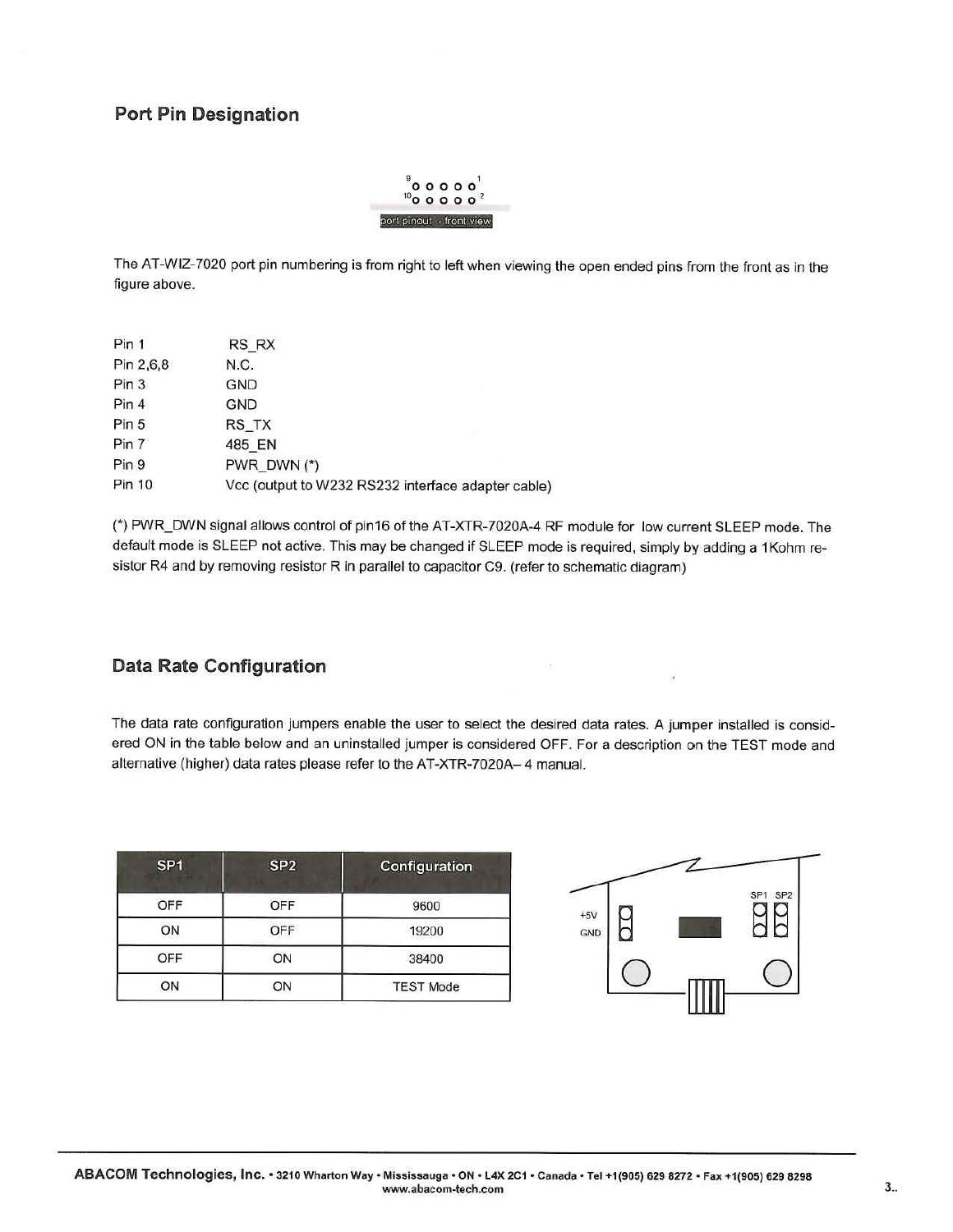# PCB and Assembly Layout



 $\bigoplus$ Œ

# Technical Characteristics

#### Supply Voltage

Power to the module is via header J2 and is regulated to 3.3V by voltage regulator U2 (MC78FC33HT1G)

|                                                                     | Min. | Typ. | Max. | Unit |
|---------------------------------------------------------------------|------|------|------|------|
| <b>Supply voltage</b>                                               |      | 5    | 10   |      |
| Current consumption (RX, Vcc=5V)                                    |      | 36   |      | mA   |
| Current consumption (RX, Vcc=5V, with W232 adapter cable)           |      | 42   |      | mA   |
| Current consumption (TX max power, Vcc=5V)                          |      | 45   |      | mA   |
| Current consumption (TX max power, Vcc=5V, with W232 adapter cable) |      | 51   |      | mA   |
| Transmit Power (TX max power, Vcc=5V)                               |      |      |      | dBm  |